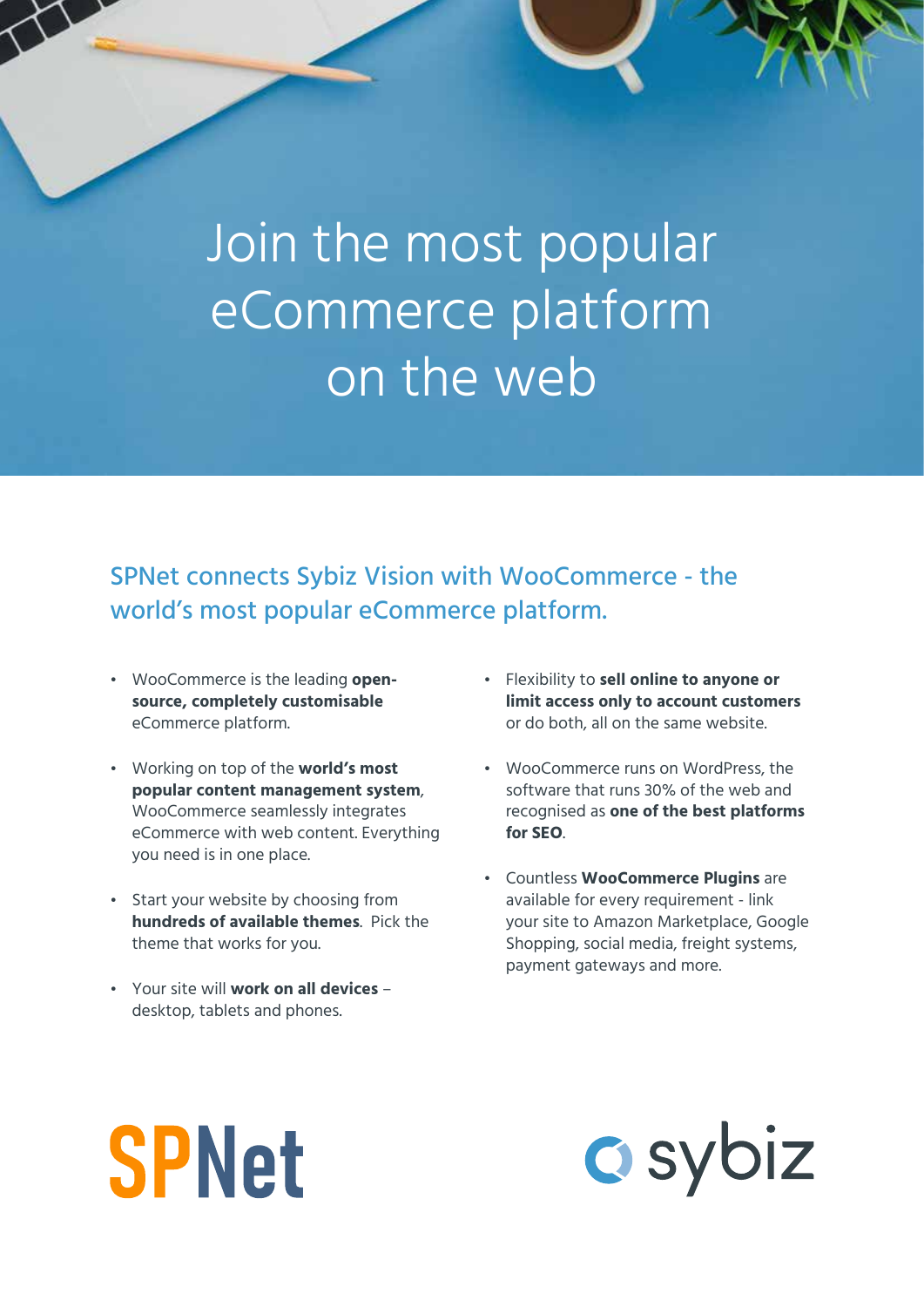#### Products and Integration

SPNet synchronises all product information from Sybiz Vision to the web including images, sales information, availability and custom fields.

- **Product categories:** Create your own categories and sub-categories to display on the web. Link products to one or multiple categories.
- **WooCommerce tags and attributes:**  Help customers find what they want by mapping Sybiz Vision fields as tags to describe a product and assigning product attributes so customers can search for items most relevant to them.
- **Limit products:** Limit products available for sale including where some products can only be sold to certain customers.
- **Pricing:** Standard price lists, special prices, quantity breaks and more are maintained in Sybiz Vision and reflected automatically on the web. Each customer buys at their specified price.
- **Sale Items:** Nominate products for sale and specify the start and end dates. Automatically show the regular and sale price.
- **Product sorting and filtering:** Let customers sort products by popularity, latest arrival, rating, price or attribute to find the right fit.
- **Variation products:** Link products in Sybiz Vision to utilise the Variation facility for selling clothing or any product that comes in different sizes, colours or any variation. Set prices, stock and images for each variation.
- **Related products:** Show related products to help customers find complementary products or encourage them to purchase more.
- **Inventory management:** Display stock levels directly from Sybiz Vision or give customers an indication without showing actual quantities.
- **Widgets:** Use widgets to showcase best sellers, products on sale, featured products or recently viewed products on any page of your store.
- **Product ratings and reviews:** Optionally show customer feedback directly on the product page.
- **Unlimited images:** Include any number of photos to showcase your products. Set a featured image to highlight the best photo site-wide.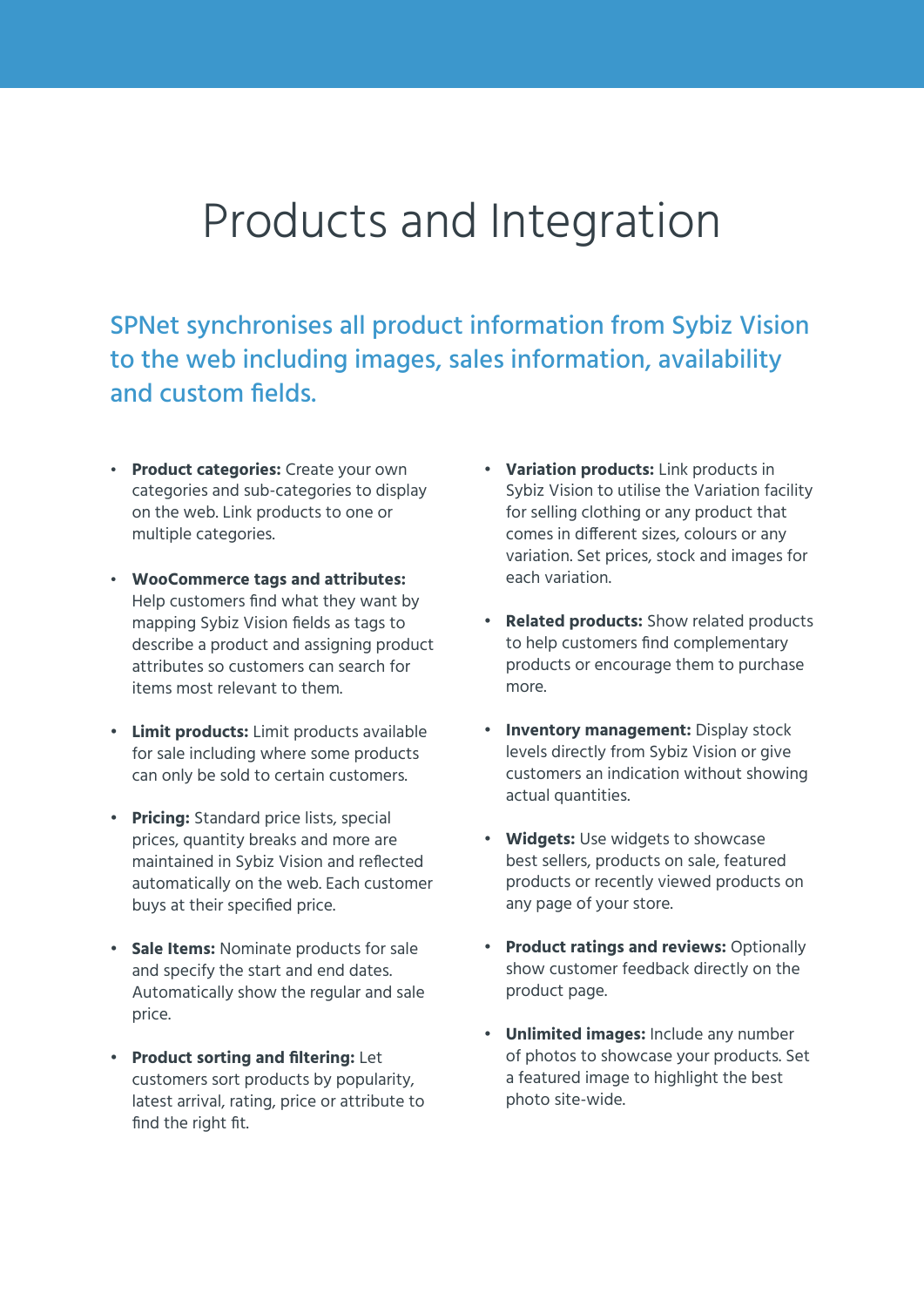### Manage customers and orders

SPNet synchronises customer information from Sybiz Vision to the web including account details and transactions.

- **Retail or account customers:** Sell retail to anyone (B2C) or only sell to account customers (B2B) or do both on the same site. Specific features exist for each type.
- **Guest checkout:** Allow retail customers to set up a login or enable guest checkout for those who don't want to register. Account customers in Sybiz Vision are supplied their own login credentials.
- **Order management:** Orders are automatically downloaded and created as Sales Orders in Sybiz Vision. Manage the fulfillment process in Sybiz Vision with status updates to the web site as the goods are dispatched.
- **Customer location:** Auto-detect your customer's address to make shipping and tax calculations simpler.
- **Email templates:** Send notifications to customers at critical stages, for example, after they make a purchase or when their order is complete.
- **Coupons:** Give customers coupons for a fixed amount, a percentage off or special offers like free shipping. Offer coupons for their whole cart or certain products.
- **Payment processing:** Take payments via Stripe, PayPal or credit card.
- **Freight options:** Give customers the option for pickup or delivery, restrict options available based on customer location, set a flat rate, offer free shipping for certain products, or define specific rates for different products, like extra charges for heavy products.